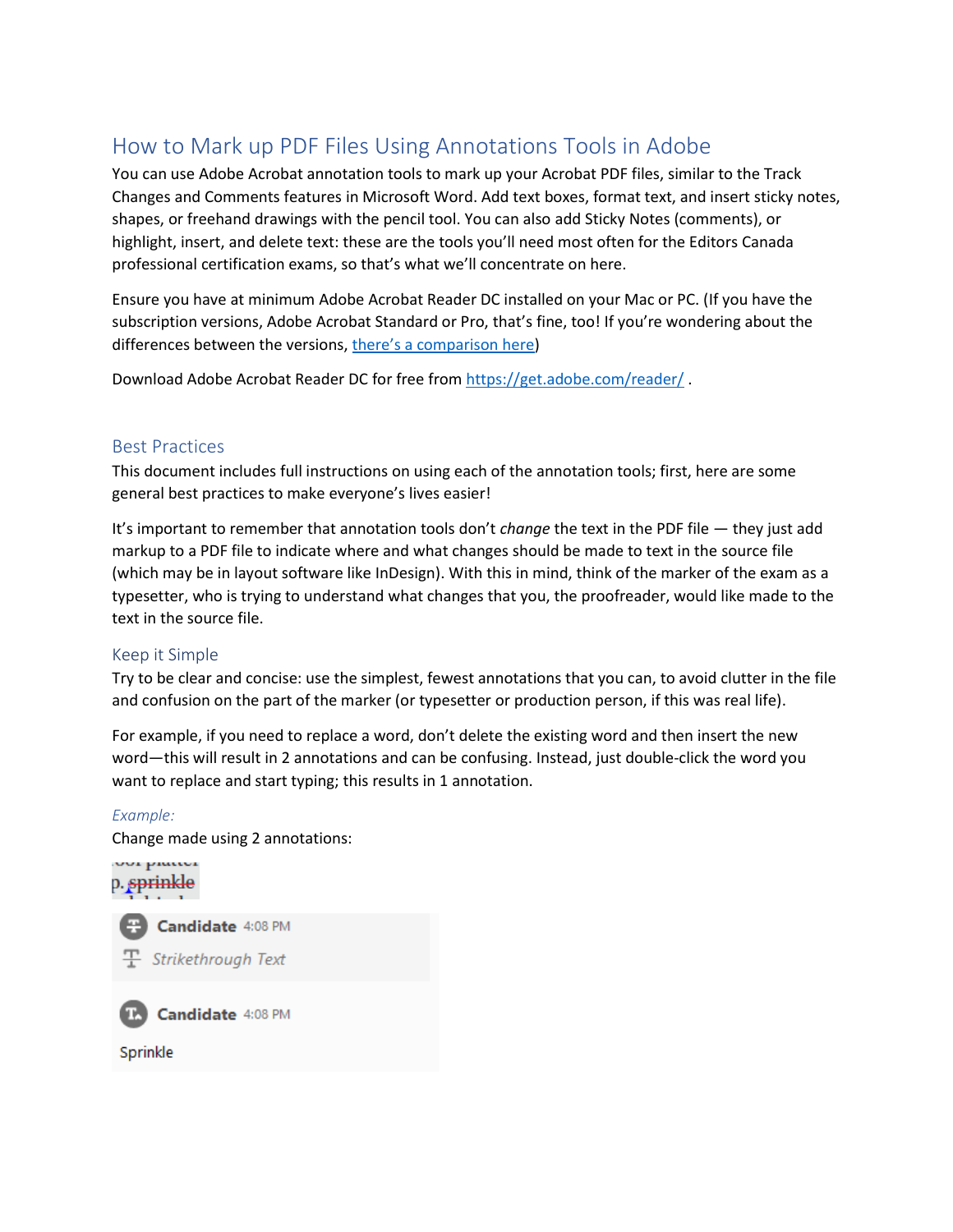The same change, made using 1 annotation. Note how the new word has simply been typed over the existing word:

| oof platter and place<br>0. sprinkle provincer |                          |  |
|------------------------------------------------|--------------------------|--|
| nd drizzle v<br>2 to $\frac{1}{2}$ min         | <b>Candidate</b> 5:46 PM |  |
| ason with-                                     | Sprinkle                 |  |

#### Use Sticky Notes for Instructions

The insert tool (the blue "carat") is generally used to show text that needs to be inserted. If you use it to indicate instructions to the typesetter, there is a danger that your instruction could be misconstrued as actual text to be added:

| min <sub>2</sub> , carlic mus | Candidate 5:51 PM |
|-------------------------------|-------------------|
| id diuretic. <sup>2</sup>     | Insert space      |
|                               |                   |

A sleepy typesetter might change this to "seasoning.Insert spaceGarlic"!

In this case, it's better to simply highlight the section you're referring to, then leave a comment (yellow Sticky Note) containing the instruction.



Alternatively, you could type in a space using the Insert tool, and then leave a comment containing the instruction, if you wanted to be clear.

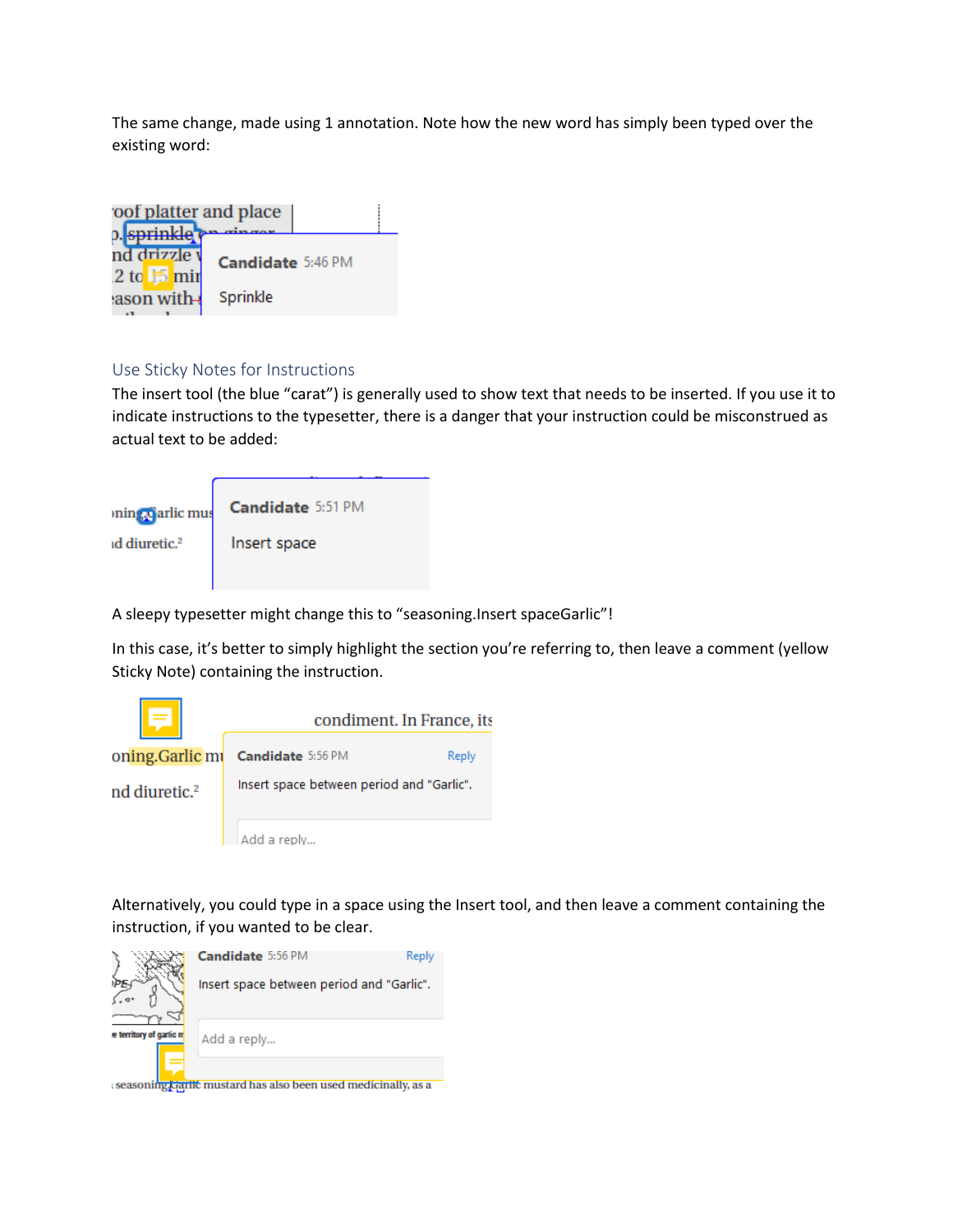## Detailed Instructions for Using Annotations

### The Comment Tool

Open a PDF in Adobe Acrobat and then open the Comment tool. There are a couple of ways to find the Comment tool.

• Click on the yellow sticky icon in the vertical panel to the far right of your screen (the order of your icons may differ):



- Or on the top menu bar, click View > Tools > Comment > Open
- Or click the Tools tab, scroll to the Share & Review subsection, and then click Comment



The Comment tool will open, with a wide panel at the right of the screen.

Click the small black arrow (circled, below) to minimize the panel to the right, if you need more screen real estate! To open the panel again and view your comments and annotations, simply click the black arrow once more.

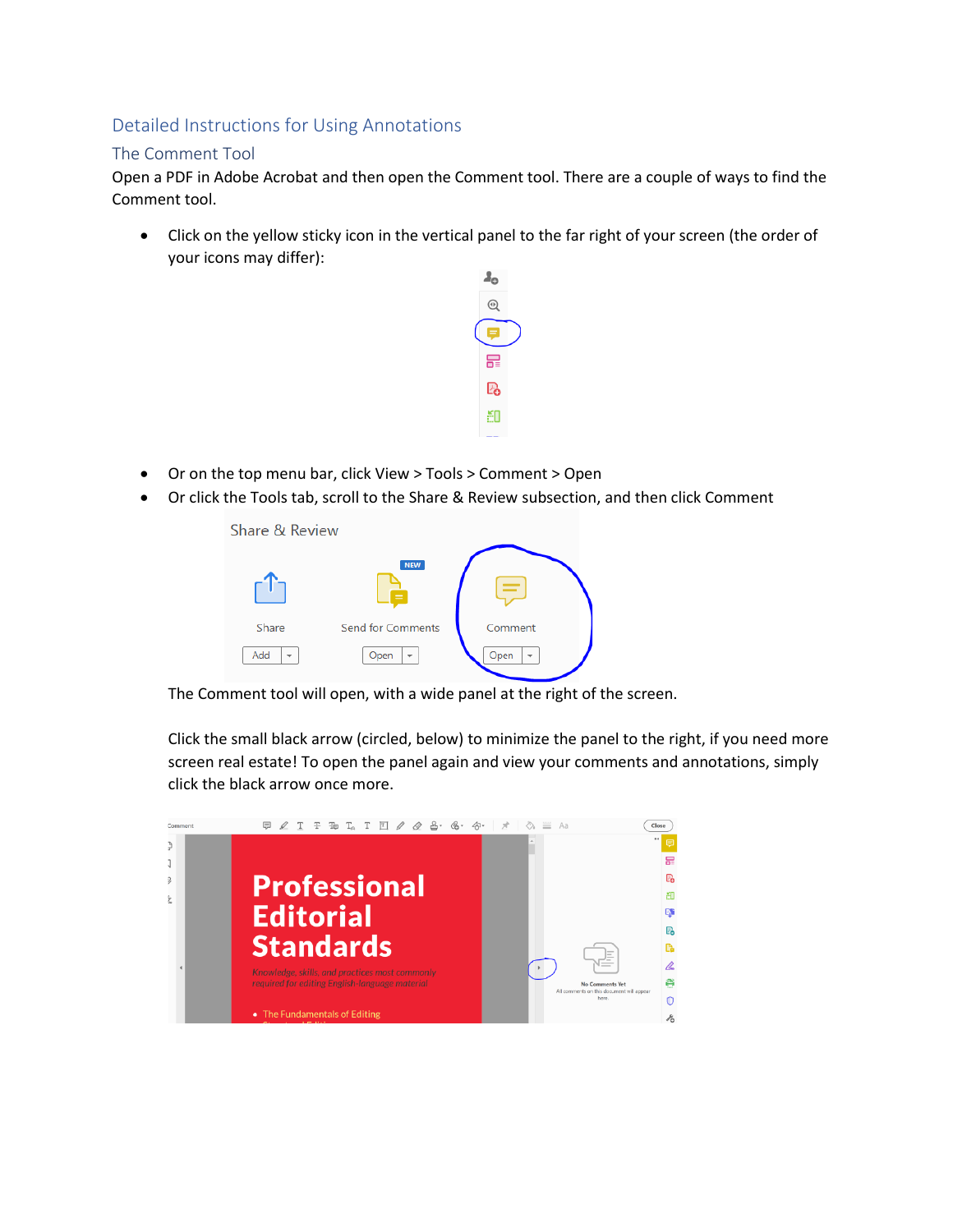Note that below, we've demonstrated how to delete annotations within the main text, but you can also right-click on any annotation in the Comment Tool and delete it there (as well as copy the text or edit it).

| Œ.<br>Candidate Aug 8 |                      |  |  |  |
|-----------------------|----------------------|--|--|--|
| centimetres           | Copy Text            |  |  |  |
| Add a reply           | Fdit                 |  |  |  |
|                       | Delete               |  |  |  |
| PAGE <sub>2</sub>     | <b>Set Status</b>    |  |  |  |
|                       | Properties           |  |  |  |
| <b>Candidate</b>      | <b>Add Checkmark</b> |  |  |  |
| lacert conce between  |                      |  |  |  |

#### Insertions and Deletions

To be able to insert and delete annotations, ensure that you've clicked on the Selection Tool at the top of the screen (the arrow, shown below – again, the order of your icons may be a little different):



• To delete: simply double-click on a word or sentence to select it, and press delete or backspace on your keyboard. A red line will appear through the deleted word, and the action will appear in the side Comment panel (if you haven't minimized it).



In the example above, you are instructing the typesetter to delete the word "Professional".

If you want to remove the deletion again, click on the red strikethrough to select it. A box will appear around it, indicating that the annotation is selected.

| Professional     |
|------------------|
| Editorial        |
| <b>Standards</b> |

Hit the "delete" key on your keyboard (not backspace!), and the red strikethrough line will disappear.

- To add text: there are a couple of ways to do this.
	- $\circ$  To replace text: Just double-click to select the text and start typing! That will "cross out" the existing text and show the new text to be inserted instead: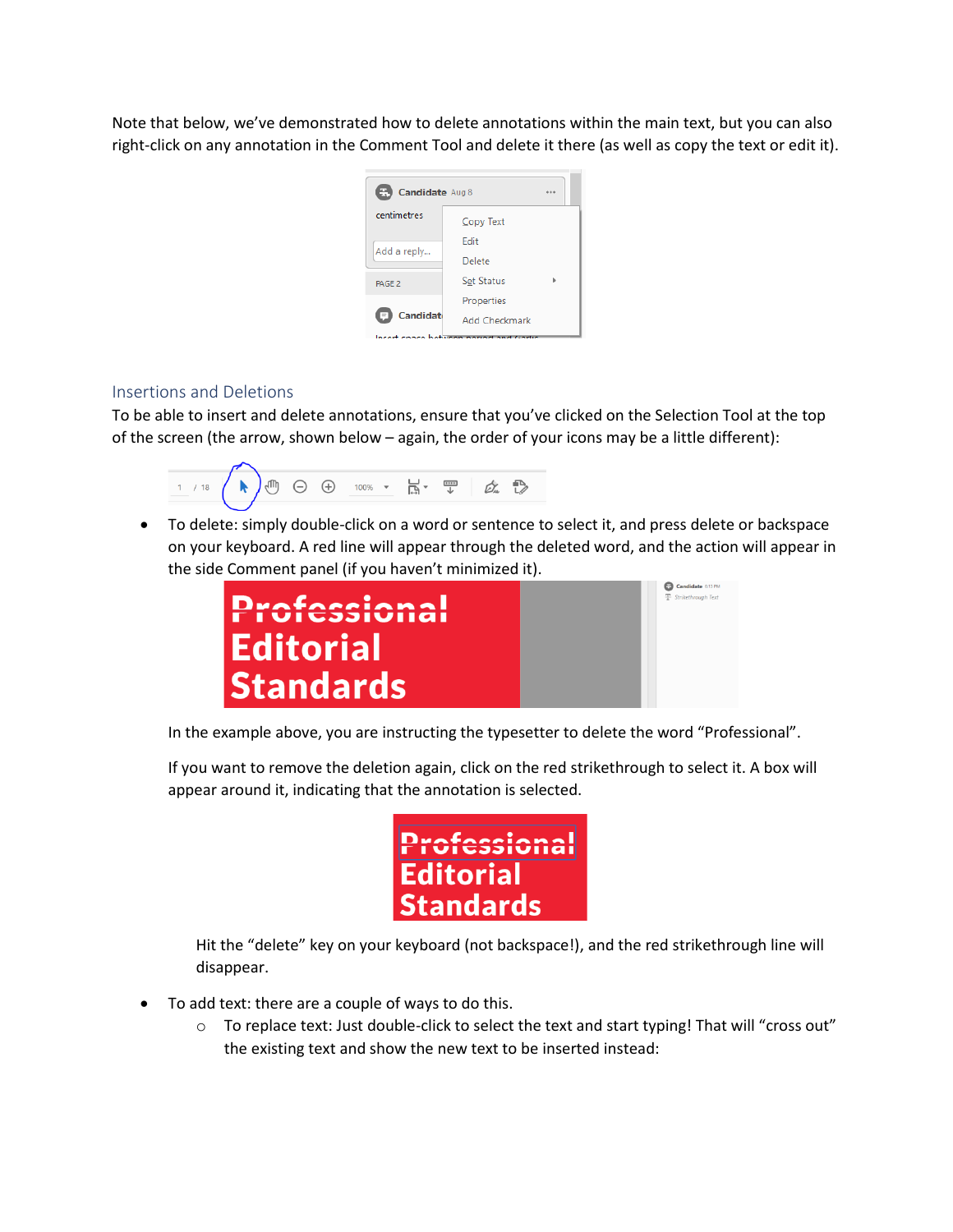

Candidate 6:17 PM **Editors Canada** 

In the example above, you are telling the exam marker (or typesetter) that you want the heading to be changed to "Editors Canada Editorial Standards".

o To insert text: Place the cursor where you want to insert the text and start typing!



In the example above, you are telling the exam marker (or typesetter) that you want the text to be changed to "Professional Editors Canada Editorial Standards".

If you want to remove this new text, click on the blue strikethrough or blue "insert" symbol to select it. A box will appear around it, indicating that the annotation is selected:



Hit the "delete" key on your keyboard (not backspace!), and the blue strikethrough line or blue insert will disappear.

#### Highlighting

Some of the exam questions will ask you to highlight the correct answer, or you may wish to draw the exam marker's attention to an error.

The Highlight Text tool can be found on the Comment toolbar – shown circled in the image below. Handily, it looks like a highlighter!



• Select the word(s) you wish to highlight by double-clicking it, then click the Highlight Tool. The text will be highlighted in yellow: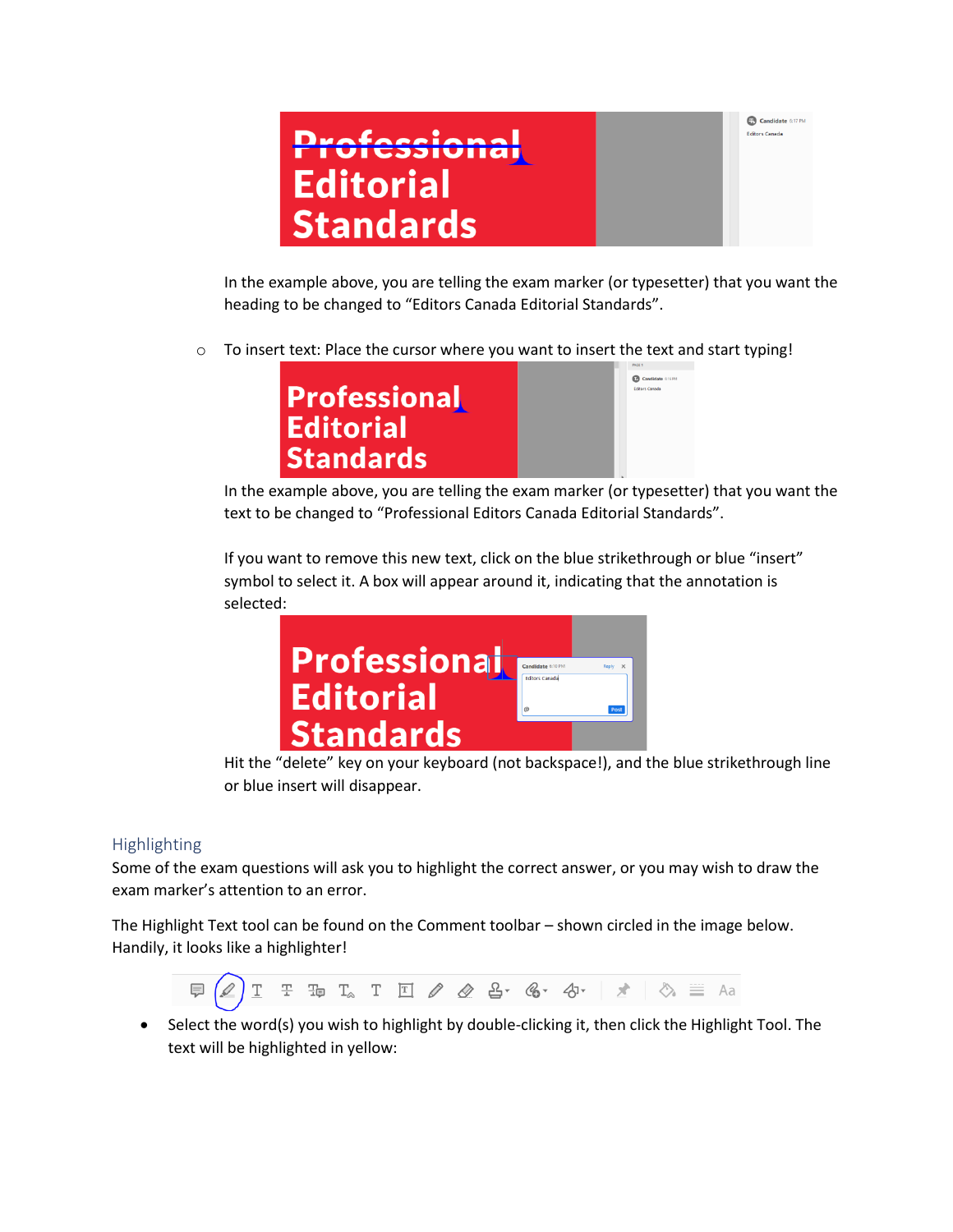# **Professional Editorial Standards**

• If you want to remove the highlighting, click on the yellow highlighting to select it. A box will appear around it, indicating that the annotation is selected:



Hit the "delete" key on your keyboard (not backspace!), and the yellow highlighting will disappear.

Note: Sometimes the Highlight Tool remains "on." To turn it off so you can return to inserting and deleting text, click on the Selection Tool at the top of the screen again:



#### Inserting Comments with "Sticky Notes"

Use Sticky Notes to insert comments (queries to the author or instructions to the typesetter). Confusingly, the Sticky Note tool looks a little like the Comment tool (it's also a yellow dialogue bubble!), but it can be found on the Comment toolbar (again, your icons may be in a different order):



To add a Sticky Note, select the Sticky Note tool. (You can also right-click in the document in the place where you want to add a Sticky Note, and select Add Sticky Note.) Your cursor will change to a "dialogue bubble."

Click in the document where you want to add a Sticky Note, and start typing in the pop-up box.